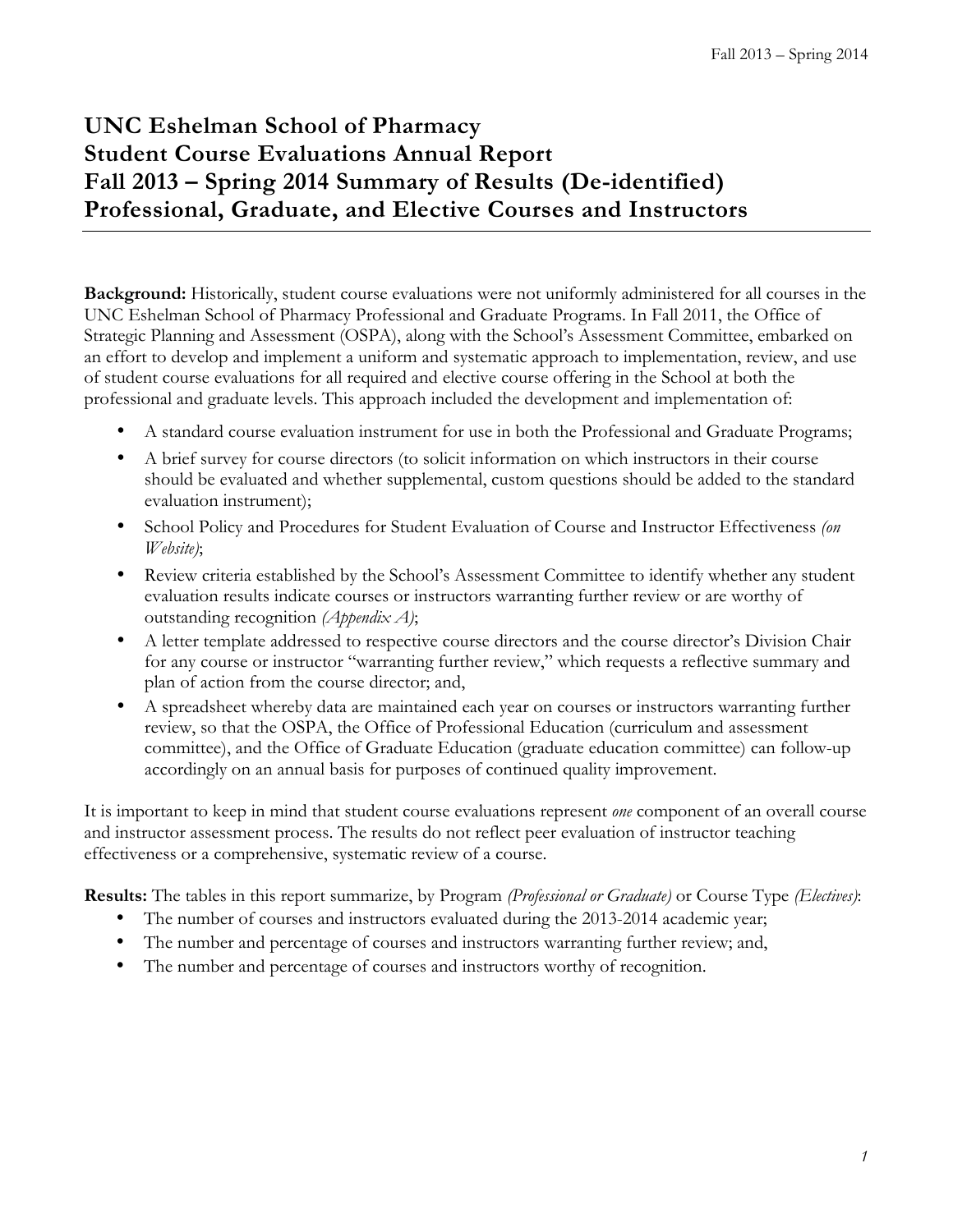### *SUMMARY OF IDENTIFIED OUTLIERS BY PROGRAM/COURSE TYPE:*

| <b>SUMMARY OF ALL COURSES</b> |                         |                             |   |                               |  |                              |  |  |
|-------------------------------|-------------------------|-----------------------------|---|-------------------------------|--|------------------------------|--|--|
| Program/Course<br>Type        | Year                    | <b>Courses</b><br>Evaluated |   | <b>Warrant Further Review</b> |  | <b>Worthy of Recognition</b> |  |  |
|                               |                         | #                           | # | $\%$                          |  | $\frac{0}{0}$                |  |  |
| Professional                  | Fall 2013 – Spring 2014 | 37                          |   | 10.81%                        |  | $8.11\%$                     |  |  |
| Graduate                      | Fall 2013 – Spring 2014 | 19                          |   | 15.79%                        |  | $26.32\%$                    |  |  |
| Electives <sup>1</sup>        | Fall 2013 – Spring 2014 | 20                          |   | $5.00\%$                      |  | $50.00\%$                    |  |  |

| <b>SUMMARY OF ALL INSTRUCTORS</b> |                         |                                         |   |                                     |    |                                    |  |  |
|-----------------------------------|-------------------------|-----------------------------------------|---|-------------------------------------|----|------------------------------------|--|--|
| Program/Course<br>Type            | Year                    | Instructors<br>Evaluated <sup>2,3</sup> |   | Warrant Further Review <sup>4</sup> |    | Worthy of Recognition <sup>5</sup> |  |  |
|                                   |                         | #                                       | # | $\frac{a}{2}$                       | #  | $\frac{0}{0}$                      |  |  |
| Professional                      | Fall 2013 – Spring 2014 | 126                                     |   | $1.59\%$                            | 39 | 30.95%                             |  |  |
| Graduate                          | Fall 2013 - Spring 2014 | 59                                      |   | $1.69\%$                            | 21 | 35.59%                             |  |  |
| <b>Electives</b>                  | Fall 2013 - Spring 2014 | 72                                      |   | $0.00\%$                            | 36 | $50.00\%$                          |  |  |

<u> 1989 - Jan Samuel Barbara, margaret e</u>

<sup>&</sup>lt;sup>1</sup> Elective Courses can be Professional and/or Graduate.

<sup>&</sup>lt;sup>2</sup> Course Directors identify instructors to be evaluated by students; there are no requirements on number of contact hours taught in order to be evaluated. Therefore, some instructors may have taught numerous times in one

<sup>&</sup>lt;sup>3</sup> If an instructor was evaluated in more than one course (per semester), in a given Program or Course Type, s/he is only counted once.<br><sup>4</sup> If an instructor met "warrants further review" criteria more than once (per semes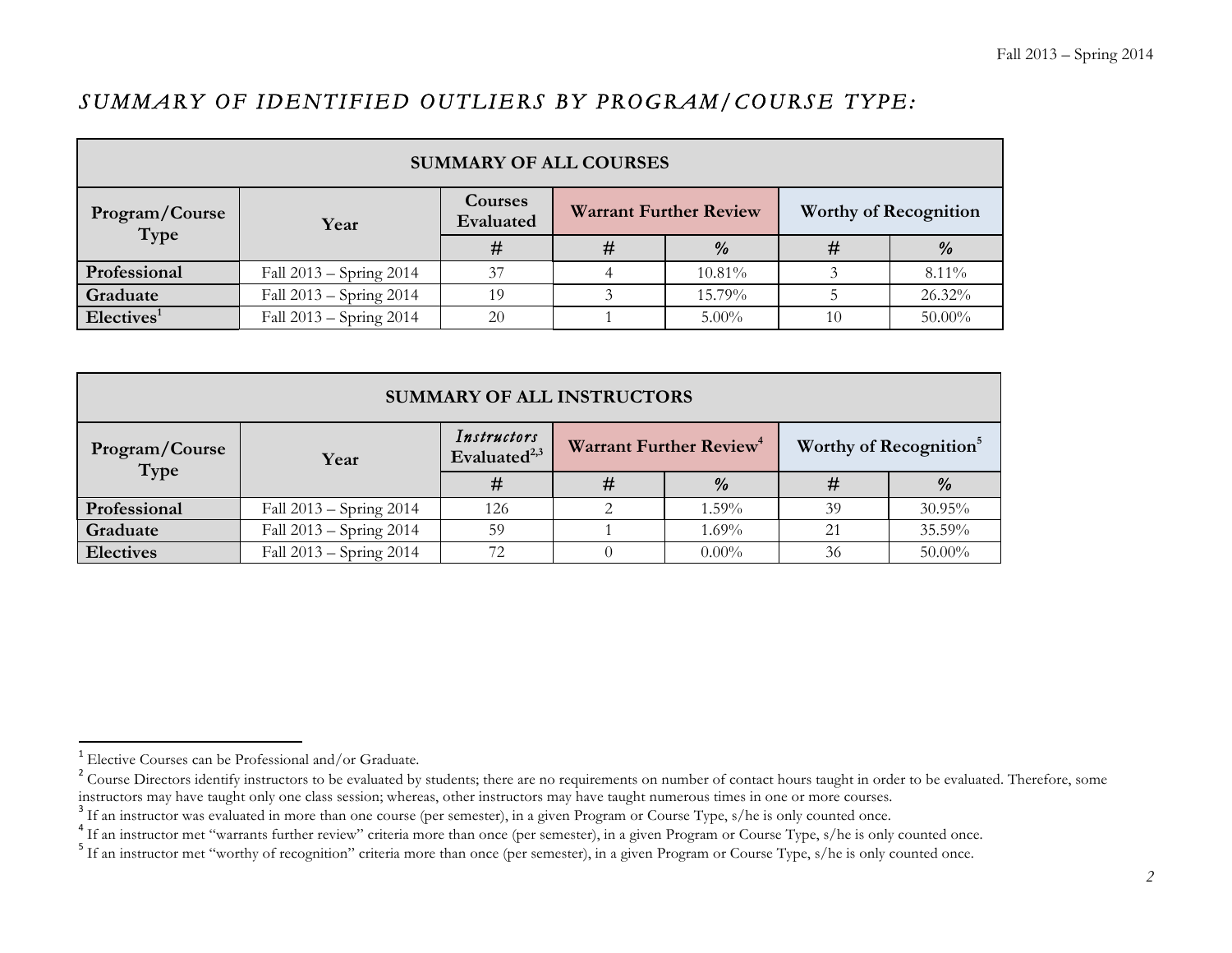## **PROFESSIONAL PROGRAM:** *COURSES*

| <b>SUMMARY OF COURSES</b> |                      |   |                               |                              |               |  |  |  |  |
|---------------------------|----------------------|---|-------------------------------|------------------------------|---------------|--|--|--|--|
| Semester                  | Courses<br>Evaluated |   | <b>Warrant Further Review</b> | <b>Worthy of Recognition</b> |               |  |  |  |  |
|                           |                      | # | $\frac{0}{0}$                 | #                            | $\frac{0}{0}$ |  |  |  |  |
| <b>Fall 2013</b>          | 18                   |   | 11.11%                        |                              | 11.11%        |  |  |  |  |
| Spring 2014               | 19                   |   | 10.53%                        |                              | 5.26%         |  |  |  |  |
| Combined                  |                      |   | 10.81%                        |                              | $8.11\%$      |  |  |  |  |

|                 | <b>COURSES: WARRANT FURTHER REVIEW</b> |                                |                 |                                |                     |                  |                              |                                                                                                |  |
|-----------------|----------------------------------------|--------------------------------|-----------------|--------------------------------|---------------------|------------------|------------------------------|------------------------------------------------------------------------------------------------|--|
| <b>Semester</b> | Course<br>Number                       | <b>Course Title</b>            | Program<br>Year | Course<br><b>Director</b>      | Total<br>Enrollment | Response<br>Rate | Criteria<br>Met <sup>6</sup> | Action/Status <sup>7</sup>                                                                     |  |
| Fall 2013       | Removed for<br>confidentiality         | Removed for<br>confidentiality | PY1             | Removed for<br>confidentiality | 162                 | 97.53%           | A2                           | Letter sent to course director<br>and division chair; reflective<br>summary and plan received. |  |
| Fall 2013       | Removed for<br>confidentiality         | Removed for<br>confidentiality | PY <sub>2</sub> | Removed for<br>confidentiality | 174                 | 98.85%           | A2                           | Letter sent to course director<br>and division chair; reflective<br>summary and plan received. |  |
| Spring 2014     | Removed for<br>confidentiality         | Removed for<br>confidentiality | PY1             | Removed for<br>confidentiality | 162                 | 96.91%           | A2                           | Letter sent to course director<br>and division chair; reflective<br>summary and plan received. |  |
| Spring 2014     | Removed for<br>confidentiality         | Removed for<br>confidentiality | PY <sub>2</sub> | Removed for<br>confidentiality | 171                 | 78.95%           | A2                           | Letter sent to course director<br>and division chair; reflective<br>summary and plan received. |  |

<u> 1989 - Jan Samuel Barbara, margaret e</u>

<sup>6</sup> Review Criteria, Appendix A.

<sup>&</sup>lt;sup>7</sup> Additional information available upon request.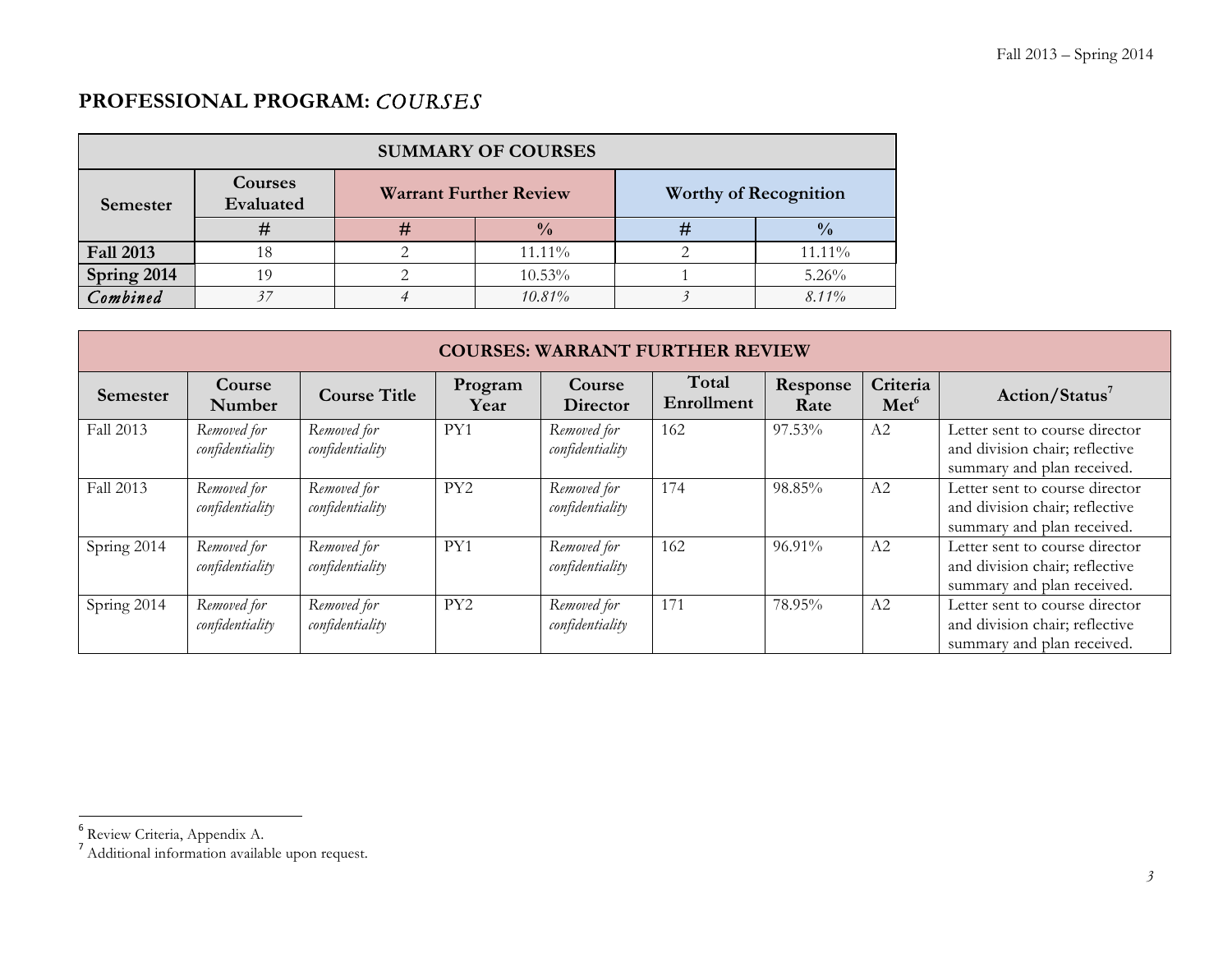| <b>COURSES: WORTHY OF RECOGNITION</b> |                  |                           |                 |                    |                  |                  |  |  |
|---------------------------------------|------------------|---------------------------|-----------------|--------------------|------------------|------------------|--|--|
| Semester                              | Course<br>Number | <b>Course</b><br>Title    | Program<br>Year | Course<br>Director | Total Enrollment | Response<br>Rate |  |  |
| Fall 2013                             | <b>PHCY 203</b>  | Physiology                | PY1             | Adam Perskv        | 162              | 98.15%           |  |  |
| Fall 2013                             | PHCY 401L        | Pharmaceutical Care Lab 1 | PY1             | Lisa Dinkins       | 162              | 98.77%           |  |  |
| Spring 2014                           | PHCY 402L        | Pharmaceutical Care Lab 2 | PY1             | Heidi Anksorus     | 162              | 95.68%           |  |  |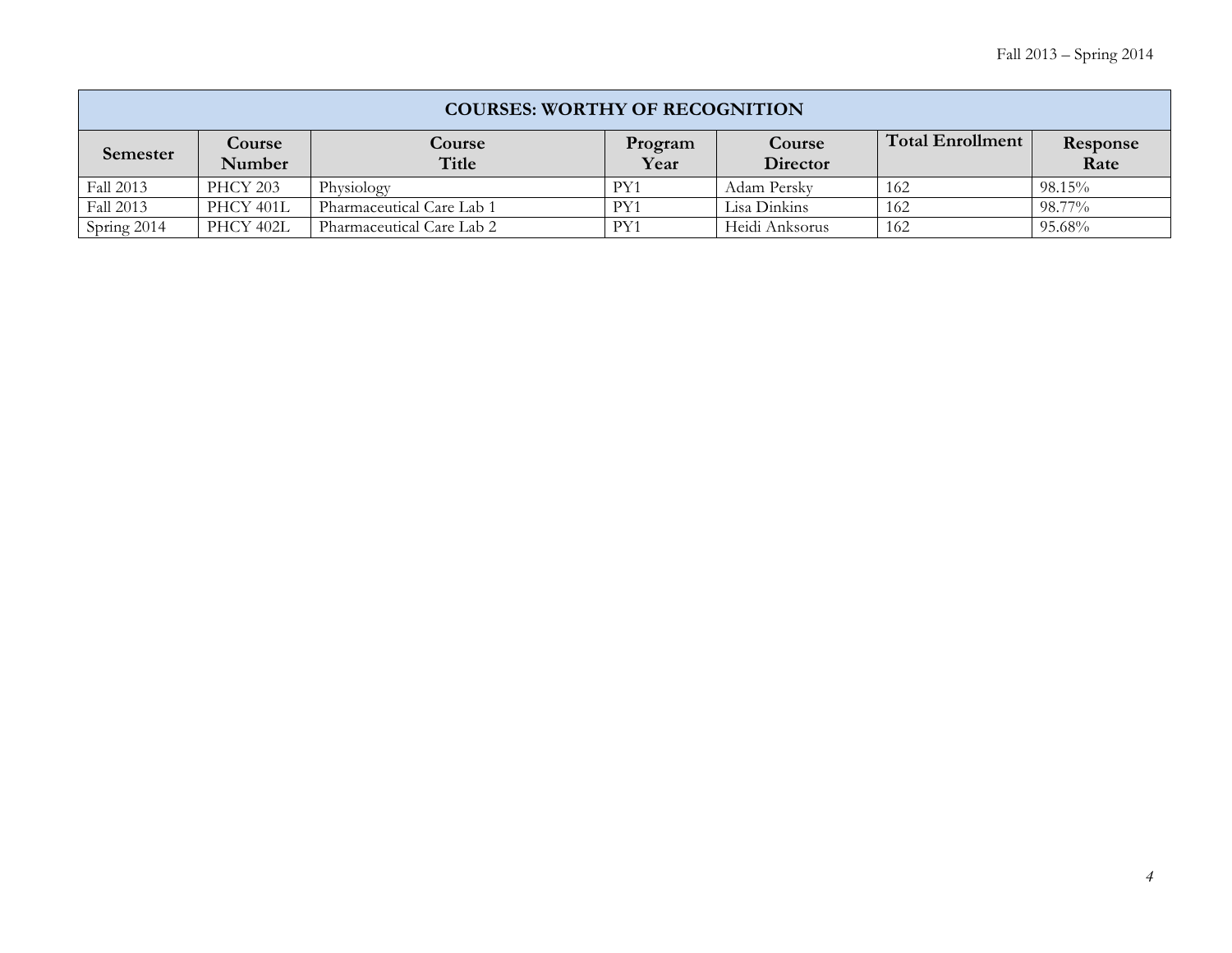## **PROFESSIONAL PROGRAM:** *INSTRUCTORS*

| <b>SUMMARY OF INSTRUCTORS</b> |                                |   |                                     |                                    |               |  |  |  |  |
|-------------------------------|--------------------------------|---|-------------------------------------|------------------------------------|---------------|--|--|--|--|
| Semester                      | Instructors<br>Evaluated $1,2$ |   | Warrant Further Review <sup>3</sup> | Worthy of Recognition <sup>4</sup> |               |  |  |  |  |
|                               | #                              | # | $\frac{0}{0}$                       | #                                  | $\frac{0}{0}$ |  |  |  |  |
| <b>Fall 2013</b>              | 58                             |   | $1.72\%$                            |                                    | 25.86%        |  |  |  |  |
| Spring 2014                   | 68                             |   | $1.47\%$                            | 24                                 | 35.29%        |  |  |  |  |
| Combined                      | 126                            |   | $1.59\%$                            | 39                                 | 30.95%        |  |  |  |  |

|                 | <b>INSTRUCTORS: WARRANT FURTHER REVIEW</b> |                                |                 |                                |                     |                  |                              |                                                                                                                                                                                                   |  |
|-----------------|--------------------------------------------|--------------------------------|-----------------|--------------------------------|---------------------|------------------|------------------------------|---------------------------------------------------------------------------------------------------------------------------------------------------------------------------------------------------|--|
| <b>Semester</b> | Course<br>Number                           | <b>Course Title</b>            | Program<br>Year | Instructor                     | Total<br>Enrollment | Response<br>Rate | Criteria<br>Met <sup>6</sup> | Action/Status <sup>7</sup>                                                                                                                                                                        |  |
| Fall 2013       | Removed for<br>confidentiality             | Removed for<br>confidentiality | PY <sub>2</sub> | Removed for<br>confidentiality | 172                 | $100.00\%$       | C <sub>1</sub>               | The executive associate<br>dean for professional<br>education met with the<br>division chair to discuss<br>and develop a plan for<br>the instructor.<br>Documentation was<br>received.            |  |
| Spring 2014     | Removed for<br>confidentiality             | Removed for<br>confidentiality | PY3             | Removed for<br>confidentiality | $\overline{7}$      | 42.86%           | C <sub>1</sub>               | This course was taught<br>on the Elizabeth City<br>State University campus.<br>The Curriculum and<br>Assessment Committee<br>will not request a letter<br>and action plan for this<br>instructor. |  |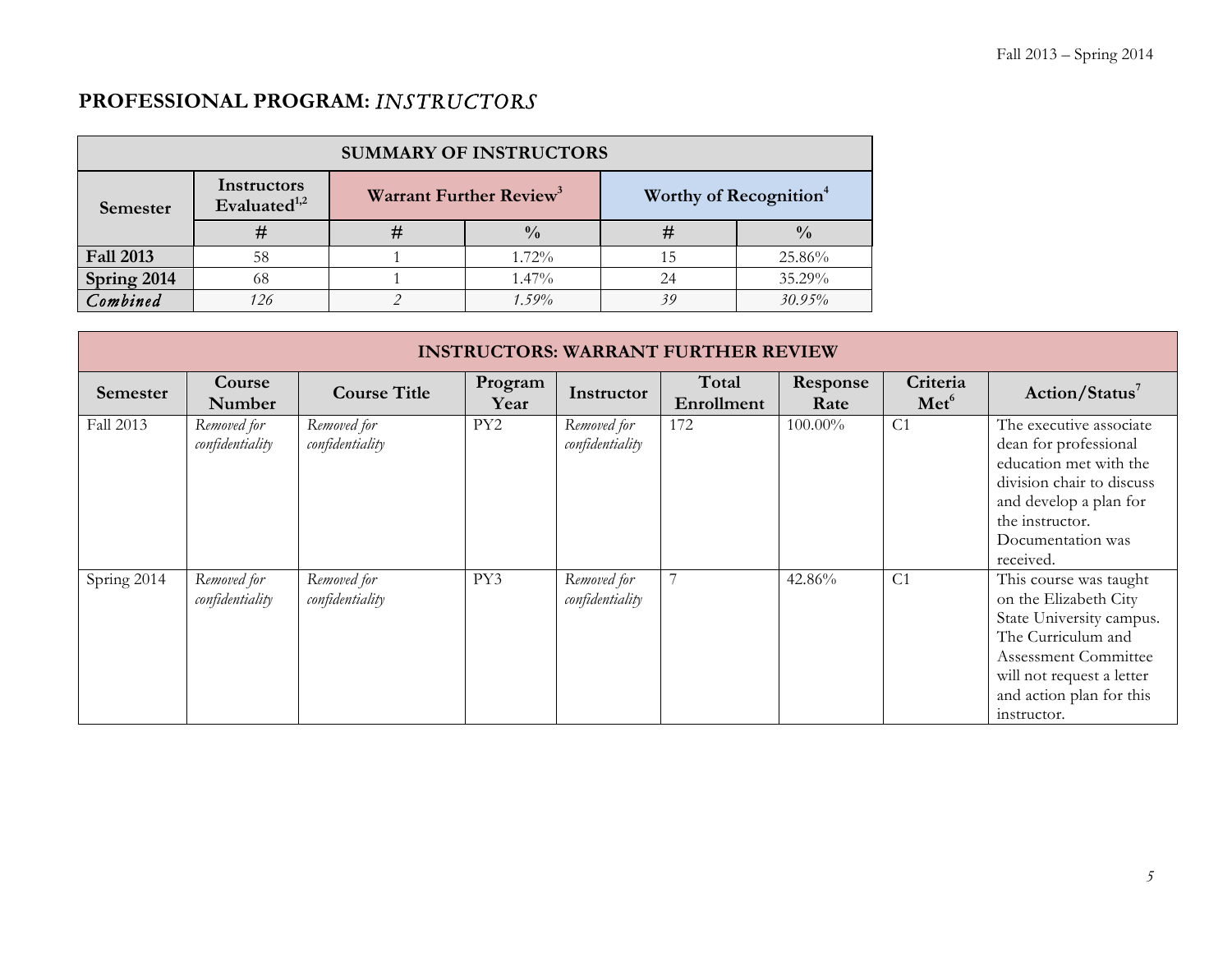|             | <b>INSTRUCTORS: WORTHY OF RECOGNITION</b> |                  |                                       |                  |                     |                      |  |  |  |  |
|-------------|-------------------------------------------|------------------|---------------------------------------|------------------|---------------------|----------------------|--|--|--|--|
| Semester    | Instructor                                | Course<br>Number | <b>Course Title</b>                   | Program<br>Year  | Total<br>Enrollment | Response<br>Rate     |  |  |  |  |
| Fall 2013   | <b>Bob Dupuis</b>                         | <b>PHCY 203</b>  | Physiology                            | $\overline{PY1}$ | 162                 | 98.15%               |  |  |  |  |
| Fall 2013   | Adam Persky                               | PHCY 203         | Physiology                            | PY1              | 162                 | 98.15%               |  |  |  |  |
| Fall 2013   | Jo Ellen Rodgers                          | PHCY 203         | Physiology                            | PY1              | 162                 | 98.15%               |  |  |  |  |
| Fall 2013   | Robert Shrewsbury                         | PHCY 401L        | Pharmaceutical Care Lab 1             | PY1              | 11                  | $100\%$ <sup>8</sup> |  |  |  |  |
| Fall 2013   | Lisa Dinkins                              | PHCY 401L        | Pharmaceutical Care Lab 1             | PY1              | 162                 | 98.77%               |  |  |  |  |
| Fall 2013   | Daniel Forrister                          | PHCY 401L        | Pharmaceutical Care Lab 1             | PY1              | 11                  | $100\%$ <sup>8</sup> |  |  |  |  |
| Fall 2013   | Michael Jay                               | PHCY 410         | <b>Basic Pharmaceutics 1</b>          | PY1              | 163                 | 97.55%               |  |  |  |  |
| Fall 2013   | Elena Batrakova                           | PHCY 410         | <b>Basic Pharmaceutics 1</b>          | $\overline{PY1}$ | 163                 | 97.55%               |  |  |  |  |
| Fall 2013   | Shawn Hingtgen                            | PHCY 410         | <b>Basic Pharmaceutics 1</b>          | PY1              | 163                 | 97.55%               |  |  |  |  |
| Fall 2013   | Harold Kohn                               | <b>PHCY 421</b>  | Pharmaceutical Biochemistry 1         | PY1              | 161                 | 97.52%               |  |  |  |  |
| Fall 2013   | Robert Shrewsbury                         | PHCY 403L        | Pharmaceutical Care Lab 3             | PY2              | 172                 | 100%                 |  |  |  |  |
| Fall 2013   | Adam Persky                               | PHCY 413         | Foundations in Pharmacokinetics       | PY <sub>2</sub>  | 172                 | 100%                 |  |  |  |  |
| Fall 2013   | Michael Jarstfer                          | PHCY 423         | Medicinal Chemistry 1                 | PY <sub>2</sub>  | 172                 | 100%                 |  |  |  |  |
| Fall 2013   | Dennis Williams                           | PHCY 445A        | Pulmonary Therapeutics                | $\overline{PY2}$ | 174                 | 98.85%               |  |  |  |  |
| Fall 2013   | Michael Jarstfer                          | PHCY 443         | Pharmacotherapy 2 - Endo/Derm         | $\overline{PY2}$ | 173                 | 98.84%               |  |  |  |  |
| Fall 2013   | Mollie Scott                              | PHCY 443         | Pharmacotherapy 2 - Endo/Derm         | PY <sub>2</sub>  | 173                 | 98.84%               |  |  |  |  |
| Fall 2013   | Robert Shrewsbury                         | PHCY 405L        | Pharmaceutical Care Lab 5             | PY3              | 160                 | 91.88%               |  |  |  |  |
| Fall 2013   | Heidi Anksorus                            | PHCY 405L        | Pharmaceutical Care Lab 5             | PY3              | 160                 | 91.88%               |  |  |  |  |
| Fall 2013   | Christine Walko                           | PHCY 447         | Pharmacotherapy 7 - Hem/Onc           | PY3              | 161                 | 92.55%               |  |  |  |  |
| Spring 2014 | Alexander Kabanov                         | PHCY 411         | Basic Pharmaceutics 2                 | $\overline{PY1}$ | 162                 | 96.30%               |  |  |  |  |
| Spring 2014 | Leaf Huang                                | PHCY 411         | <b>Basic Pharmaceutics 2</b>          | PY1              | $\overline{162}$    | 96.30%               |  |  |  |  |
| Spring 2014 | Michael Jay                               | PHCY 411         | Basic Pharmaceutics 2                 | PY1              | 162                 | 96.30%               |  |  |  |  |
| Spring 2014 | <b>Bob Shrewsbury</b>                     | PHCY 402L        | Pharmaceutical Care Lab 2             | PY1              | 162                 | 95.68%               |  |  |  |  |
| Spring 2014 | Daniel Forrister                          | PHCY 402L        | Pharmaceutical Care Lab 2             | $\overline{PY1}$ | 162                 | 95.68%               |  |  |  |  |
| Spring 2014 | Heidi Anskorus                            | PHCY 402L        | Pharmaceutical Care Lab 2             | PY1              | 162                 | 95.68%               |  |  |  |  |
| Spring 2014 | Dennis Williams                           | PHCY 442         | Pharmacotherapy - Intro to Pharm Care | PY1              | 162                 | 95.68%               |  |  |  |  |
| Spring 2014 | Michael Jarstfer                          | PHCY 442         | Pharmacotherapy - Intro to Pharm Care | PY1              | 162                 | 95.68%               |  |  |  |  |
| Spring 2014 | Macary Marciniak                          | PHCY 441         | Certificate in Immunization           | PY1              | 162                 | 78.40%               |  |  |  |  |
| Spring 2014 | Heidi Anksorus                            | PHCY 415         | Pharmaceutical Calculations           | PY1              | 162                 | 95.68%               |  |  |  |  |
| Spring 2014 | <b>Bob Shrewsbury</b>                     | PHCY 404L        | Pharmaceutical Care Lab 4             | PY <sub>2</sub>  | 171                 | 78.36%               |  |  |  |  |

<sup>&</sup>lt;sup>8</sup> Instructor was accidently evaluated by Asheville students only.

<u> 1989 - Jan Samuel Barbara, margaret e</u>

Г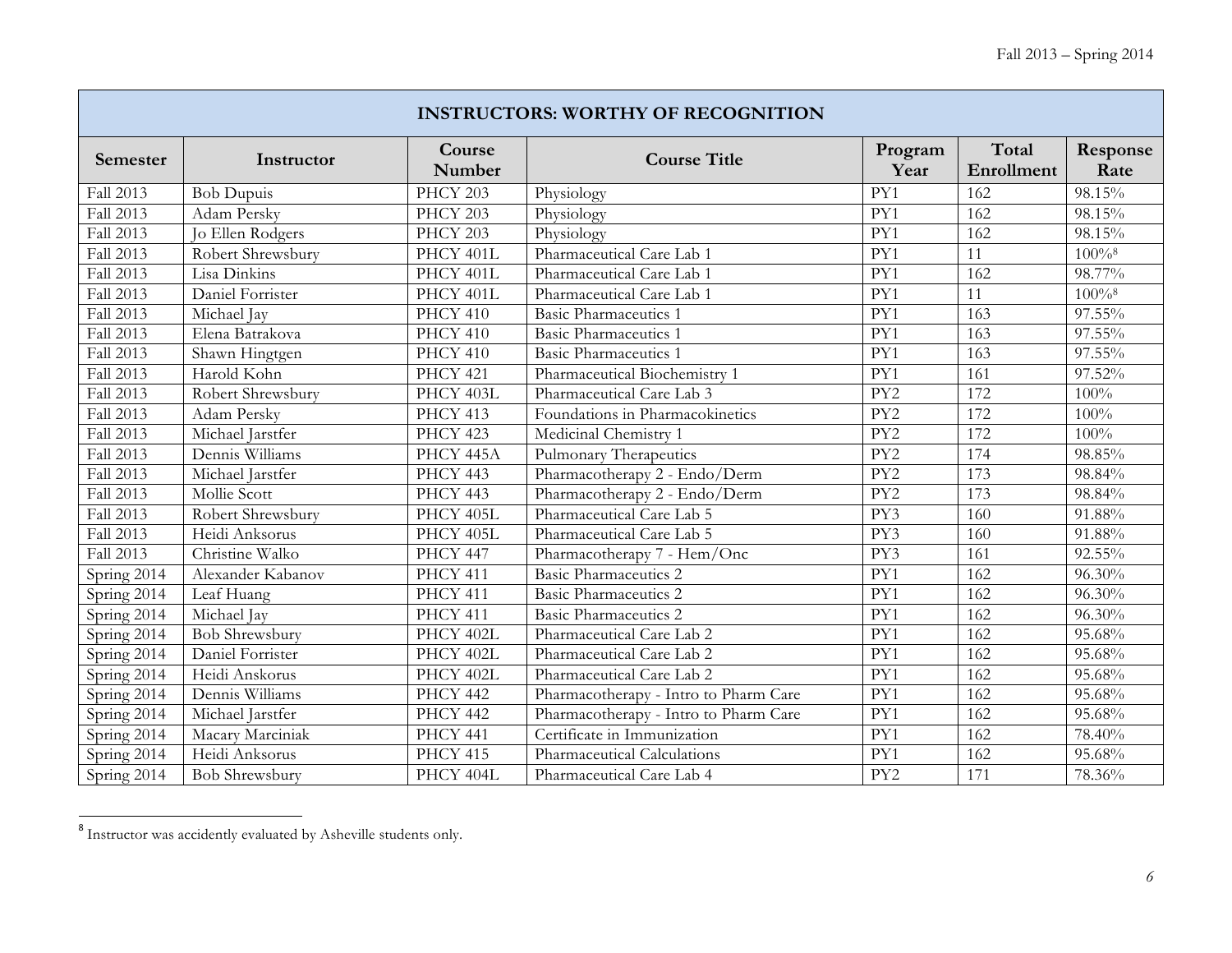Ŧ

|             | <b>INSTRUCTORS: WORTHY OF RECOGNITION</b> |                      |                                                    |                  |                     |                  |  |  |  |  |
|-------------|-------------------------------------------|----------------------|----------------------------------------------------|------------------|---------------------|------------------|--|--|--|--|
| Semester    | Instructor                                | Course<br>Number     | <b>Course Title</b>                                | Program<br>Year  | Total<br>Enrollment | Response<br>Rate |  |  |  |  |
| Spring 2014 | Daniel Forrister                          | PHCY 404L            | Pharmaceutical Care Lab 4                          | $\overline{PY2}$ | 171                 | 78.36%           |  |  |  |  |
| Spring 2014 | Jennifer Robertson                        | PHCY 404L            | Pharmaceutical Care Lab 4                          | PY <sub>2</sub>  | 171                 | 78.36%           |  |  |  |  |
| Spring 2014 | Lisa Dinkins                              | PHCY 404L            | Pharmaceutical Care Lab 4                          | PY <sub>2</sub>  | 171                 | 78.36%           |  |  |  |  |
| Spring 2014 | Jian Liu                                  | PHCY 424             | Medicinal Chemistry 2                              | PY2              | 171                 | 77.78%           |  |  |  |  |
| Spring 2014 | Michael Jarstfer                          | PHCY 424             | Medicinal Chemistry 2                              | PY <sub>2</sub>  | 171                 | 77.78%           |  |  |  |  |
| Spring 2014 | Qisheng Zhang                             | PHCY 424             | Medicinal Chemistry 2                              | PY <sub>2</sub>  | 171                 | 77.78%           |  |  |  |  |
| Spring 2014 | Jo Ellen Rodgers                          | PHCY 444             | Pharmacotherapy 4 - Cardiology/Nephrology          | PY <sub>2</sub>  | 171                 | 91.81%           |  |  |  |  |
| Spring 2014 | <b>Jay Campbell</b>                       | PHCY 432             | Pharmacy Law & Ethics                              | PY3              | 160                 | 78.12%           |  |  |  |  |
| Spring 2014 | Macary Marciniak                          | PHCY 434-C           | Pharmacy Practice Management - Community           | PY3              | 95                  | 84.21%           |  |  |  |  |
| Spring 2014 | Amanda Corbett                            | PHCY 450             | Pharmacotherapy 8 - Problems in<br>Pharmacotherapy | PY3              | 12                  | 83.33%           |  |  |  |  |
| Spring 2014 | Angela Kashuba                            | $\overline{PHCY450}$ | Pharmacotherapy 8 - Problems in<br>Pharmacotherapy | PY3              | 11                  | 72.73%           |  |  |  |  |
| Spring 2014 | <b>Bob Dupuis</b>                         | PHCY 450             | Pharmacotherapy 8 - Problems in<br>Pharmacotherapy | PY3              | 11                  | 72.73%           |  |  |  |  |
| Spring 2014 | Denise Rhoney                             | PHCY 450             | Pharmacotherapy 8 - Problems in<br>Pharmacotherapy | PY3              | 12                  | 91.67%           |  |  |  |  |
| Spring 2014 | Dennis Williams                           | PHCY 450             | Pharmacotherapy 8 - Problems in<br>Pharmacotherapy | PY3              | 11                  | 81.82%           |  |  |  |  |
| Spring 2014 | Herb Patterson                            | PHCY 450             | Pharmacotherapy 8 - Problems in<br>Pharmacotherapy | PY3              | 12                  | 75%              |  |  |  |  |
| Spring 2014 | Jo Ellen Rodgers                          | PHCY 450             | Pharmacotherapy 8 - Problems in<br>Pharmacotherapy | PY3              | 12                  | 75%              |  |  |  |  |
| Spring 2014 | Mollie Scott                              | PHCY 450             | Pharmacotherapy 8 - Problems in<br>Pharmacotherapy | $\overline{PY3}$ | $\overline{7}$      | 71.43%           |  |  |  |  |
| Spring 2014 | Tim Ives                                  | PHCY 450             | Pharmacotherapy 8 - Problems in<br>Pharmacotherapy | PY3              | 11                  | 81.82%           |  |  |  |  |
| Spring 2014 | Wayne Pittman                             | PHCY 450             | Pharmacotherapy 8 - Problems in<br>Pharmacotherapy | PY3              | 12                  | 83.33%           |  |  |  |  |
| Spring 2014 | William Hitch                             | PHCY 450             | Pharmacotherapy 8 - Problems in<br>Pharmacotherapy | PY3              | 7                   | 71.43%           |  |  |  |  |

 $\mathbb{R}$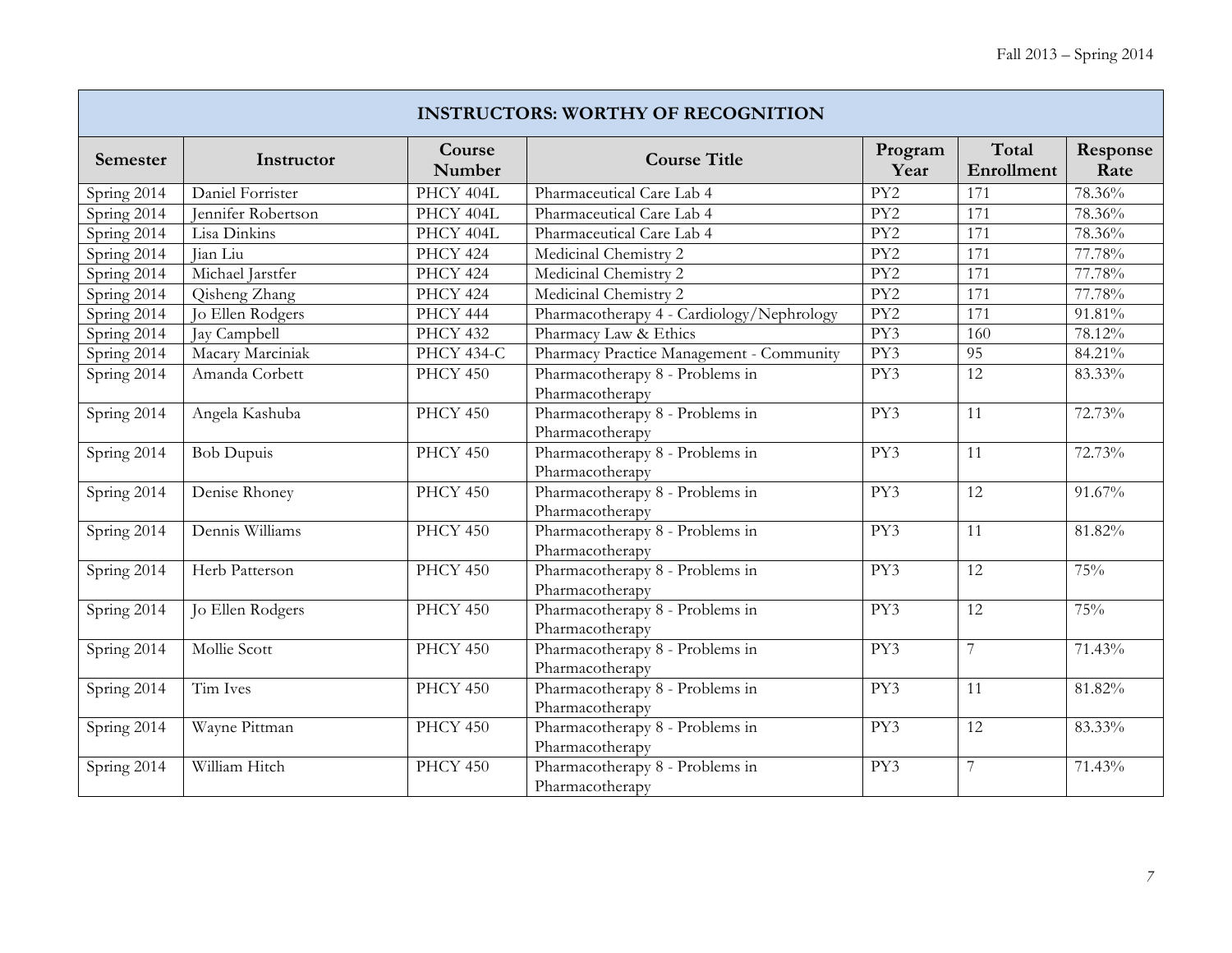# **GRADUATE PROGRAM:** *COURSES*

| <b>SUMMARY OF COURSES</b> |                      |   |                               |    |                              |  |  |  |  |
|---------------------------|----------------------|---|-------------------------------|----|------------------------------|--|--|--|--|
| Semester                  | Courses<br>Evaluated |   | <b>Warrant Further Review</b> |    | <b>Worthy of Recognition</b> |  |  |  |  |
|                           |                      | # | $\frac{0}{0}$                 | 77 | $\frac{0}{0}$                |  |  |  |  |
| <b>Fall 2013</b>          |                      |   | 18.18%                        |    | 45.45%                       |  |  |  |  |
| Spring 2014               |                      |   | 12.50%                        |    | $0.00\%$                     |  |  |  |  |
| Combined                  | 19                   |   | 15.79%                        |    | $26.32\%$                    |  |  |  |  |

|                 | <b>COURSES: WARRANT FURTHER REVIEW</b> |                             |                    |                     |                  |                              |                            |  |  |  |
|-----------------|----------------------------------------|-----------------------------|--------------------|---------------------|------------------|------------------------------|----------------------------|--|--|--|
| <b>Semester</b> | Course<br>Number                       | <b>Course Title</b>         | Course<br>Director | Total<br>Enrollment | Response<br>Rate | Criteria<br>Met <sup>6</sup> | Action/Status <sup>7</sup> |  |  |  |
| Fall 2013       | Removed for                            | Removed for confidentiality | Removed for        | 5                   | 80%              | A2                           | Letter sent to             |  |  |  |
|                 | confidentiality                        |                             | confidentiality    |                     |                  |                              | course director            |  |  |  |
|                 |                                        |                             |                    |                     |                  |                              | and division               |  |  |  |
|                 |                                        |                             |                    |                     |                  |                              | chair; reflective          |  |  |  |
|                 |                                        |                             |                    |                     |                  |                              | summary and                |  |  |  |
|                 |                                        |                             |                    |                     |                  |                              | plan received.             |  |  |  |
| Fall 2013       | Removed for                            | Removed for confidentiality | Removed for        | 16                  | 87.50%           | A2                           | Letter sent to             |  |  |  |
|                 | confidentiality                        |                             | confidentiality    |                     |                  |                              | course director            |  |  |  |
|                 |                                        |                             |                    |                     |                  |                              | and division               |  |  |  |
|                 |                                        |                             |                    |                     |                  |                              | chair; reflective          |  |  |  |
|                 |                                        |                             |                    |                     |                  |                              | summary and                |  |  |  |
|                 |                                        |                             |                    |                     |                  |                              | plan received.             |  |  |  |
| Spring 2014     | Removed for                            | Removed for confidentiality | Removed for        | 7                   | 85.71%           | A2                           | Letter sent to             |  |  |  |
|                 | confidentiality                        |                             | confidentiality    |                     |                  |                              | course director            |  |  |  |
|                 |                                        |                             |                    |                     |                  |                              | and division               |  |  |  |
|                 |                                        |                             |                    |                     |                  |                              | chair; reflective          |  |  |  |
|                 |                                        |                             |                    |                     |                  |                              | summary and                |  |  |  |
|                 |                                        |                             |                    |                     |                  |                              | plan received.             |  |  |  |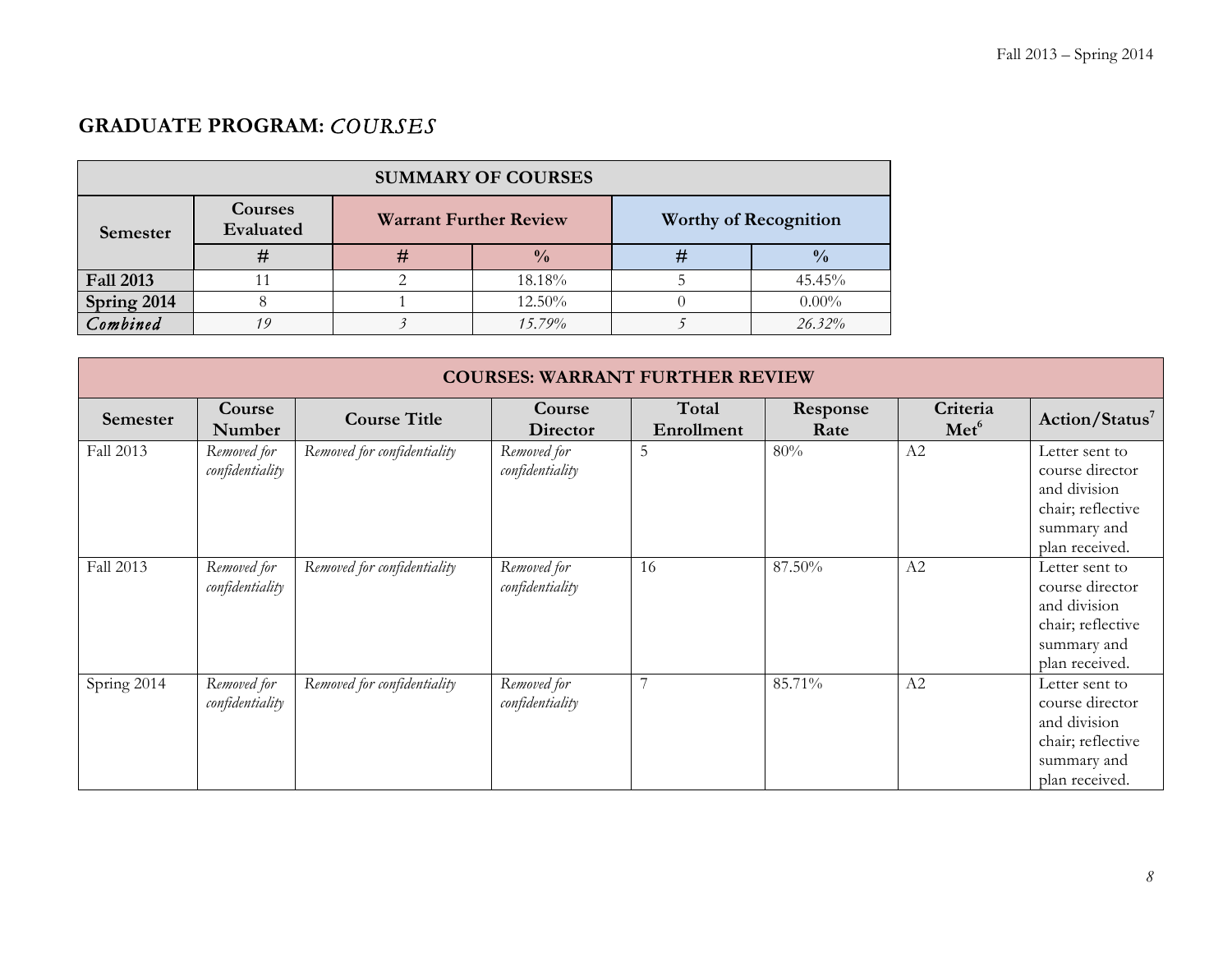|                 | <b>COURSES: WORTHY OF RECOGNITION</b> |                                                                                    |                        |                     |                  |  |  |  |  |  |
|-----------------|---------------------------------------|------------------------------------------------------------------------------------|------------------------|---------------------|------------------|--|--|--|--|--|
| <b>Semester</b> | Course<br>Number                      | <b>Course Title</b>                                                                | <b>Course Director</b> | Total<br>Enrollment | Response<br>Rate |  |  |  |  |  |
| Fall 2013       | CBMC 807                              | Molecular Foundations of Chem Bio: Org & Med Chem                                  | Jian Jin               |                     | 88.89%           |  |  |  |  |  |
| Fall 2013       | DPOP 803                              | Social and Behavioral Aspects of Pharmaceutical Use                                | Susan Blalock          |                     | 63.64%           |  |  |  |  |  |
| Fall 2013       | MOPH 810                              | Drug Metabolism                                                                    | Dhiren Thakker         | 15                  | 80%              |  |  |  |  |  |
| Fall 2013       | <b>PACE 820</b>                       | Managing the Practice of Pharmacy                                                  | Stephen Caiola         |                     | 100%             |  |  |  |  |  |
| Fall 2013       | <b>PACE 860</b>                       | <b>Advanced Hospital Operations</b>                                                | Stephen Eckel          |                     | 85.71%           |  |  |  |  |  |
| Spring 2014     |                                       | No Spring 2014 graduate program courses met the criteria for worthy of recognition |                        |                     |                  |  |  |  |  |  |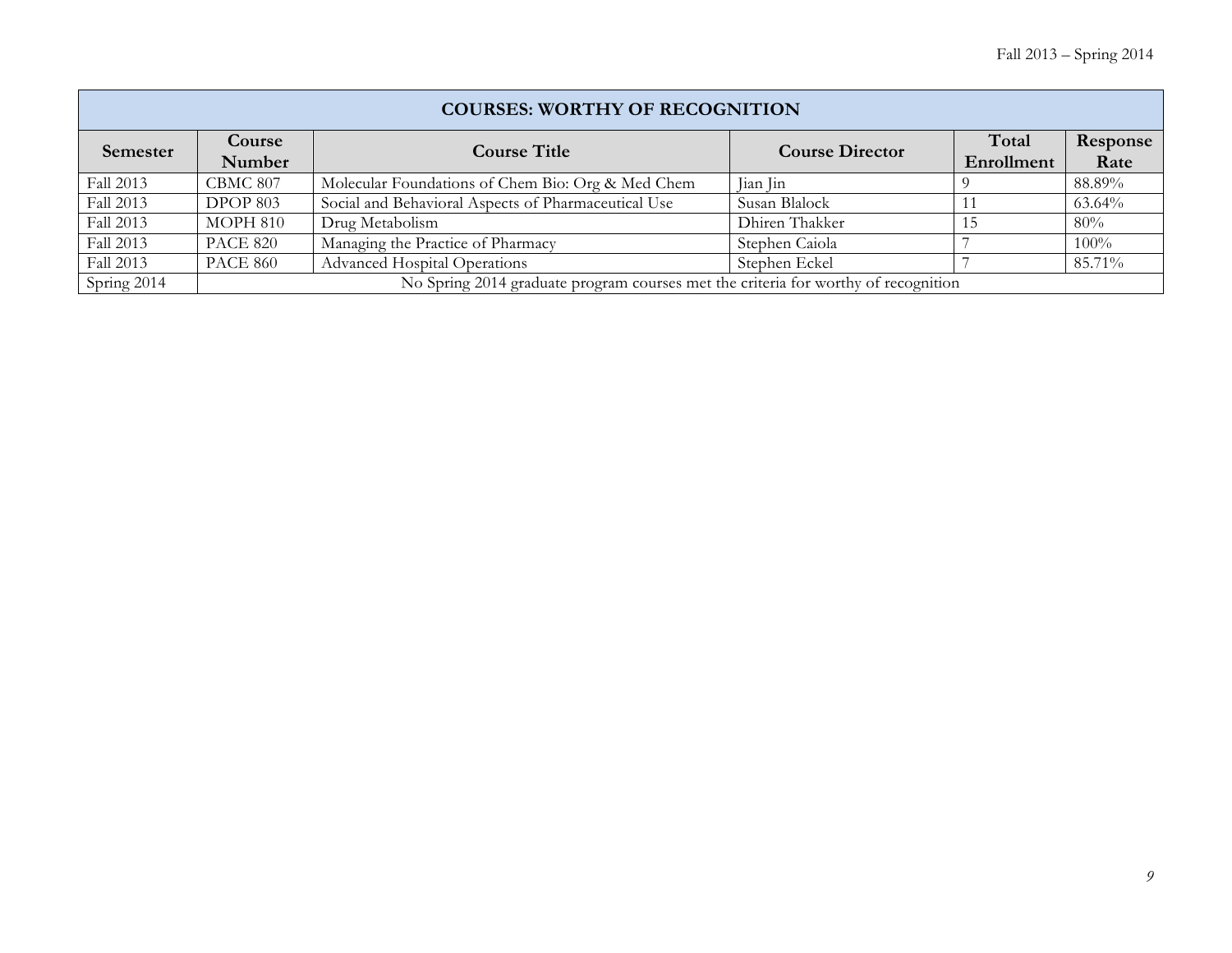## **GRADUATE PROGRAM:** *INSTRUCTORS*

| <b>SUMMARY OF INSTRUCTORS</b> |                                         |                                     |               |                                    |               |  |  |
|-------------------------------|-----------------------------------------|-------------------------------------|---------------|------------------------------------|---------------|--|--|
| Semester                      | Instructors<br>Evaluated <sup>1,2</sup> | Warrant Further Review <sup>3</sup> |               | Worthy of Recognition <sup>4</sup> |               |  |  |
|                               | #                                       | #                                   | $\frac{0}{0}$ | Ħ                                  | $\frac{0}{0}$ |  |  |
| <b>Fall 2013</b>              | 37                                      |                                     | $2.70\%$      | 12                                 | 32.43%        |  |  |
| Spring 2014                   | 22.                                     |                                     | $0.00\%$      |                                    | $40.91\%$     |  |  |
| Combined                      | 59                                      |                                     | $1.69\%$      | 21                                 | 35.59%        |  |  |

| <b>INSTRUCTORS: WARRANT FURTHER REVIEW</b> |                                |                             |                                                                                          |                     |                  |                              |                                                                                                                                          |  |
|--------------------------------------------|--------------------------------|-----------------------------|------------------------------------------------------------------------------------------|---------------------|------------------|------------------------------|------------------------------------------------------------------------------------------------------------------------------------------|--|
| Semester                                   | Course<br>Number               | <b>Course Title</b>         | Course<br><b>Director</b>                                                                | Total<br>Enrollment | Response<br>Rate | Criteria<br>Met <sup>6</sup> | Action/Status <sup>7</sup>                                                                                                               |  |
| Fall 2013                                  | Removed for<br>confidentiality | Removed for confidentiality | Removed for<br>confidentiality                                                           | $\circ$             | 83.33%           | C <sub>1</sub>               | Letter sent to<br>course director,<br>graduate<br>program director<br>and division<br>chair; reflective<br>summary and<br>plan received. |  |
| Spring 2014                                |                                |                             | No Spring 2014 graduate program instructors met the criteria for warrants further review |                     |                  |                              |                                                                                                                                          |  |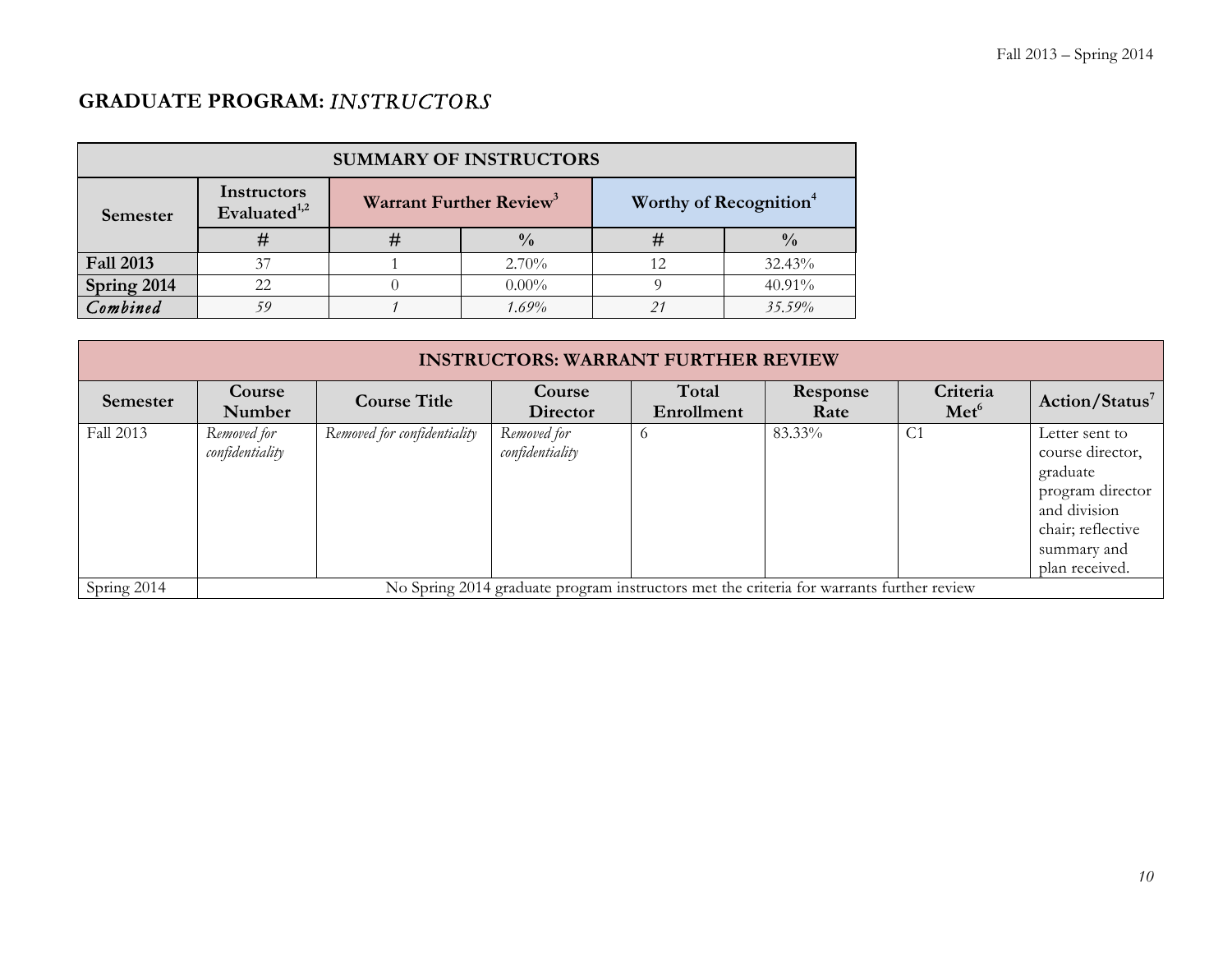| <b>INSTRUCTORS: WORTHY OF RECOGNITION</b> |                               |                      |                                                          |                     |                  |  |  |  |
|-------------------------------------------|-------------------------------|----------------------|----------------------------------------------------------|---------------------|------------------|--|--|--|
| Semester                                  | Instructor                    | Course<br>Number     | <b>Course Title</b>                                      | Total<br>Enrollment | Response<br>Rate |  |  |  |
| Fall 2013                                 | Alex Trophsa                  | <b>CBMC 805</b>      | Molecular Modeling                                       | 6                   | 83.33%           |  |  |  |
| Fall 2013                                 | Jian Jin                      | CBMC 807             | Molecular Foundations of Chem Bio: Org & Med Chem        | 9                   | 88.89%           |  |  |  |
| Fall 2013                                 | Kim Brouwer                   | DPET 855             | Principles of Pharmacokinetics and Pharmacodynamics      | 27                  | 85.19%           |  |  |  |
| Fall 2013                                 | Susan Blalock                 | <b>DPOP 803</b>      | Social and Behavioral Aspects of Pharmaceutical Use      | 11                  | 63.64%           |  |  |  |
| Fall 2013                                 | <b>Betsy Sleath</b>           | $DPO\overline{P803}$ | Social and Behavioral Aspects of Pharmaceutical Use      | $\overline{11}$     | 63.64%           |  |  |  |
| Fall 2013                                 | Delesha Carpenter             | DPOP 803             | Social and Behavioral Aspects of Pharmaceutical Use      | 11                  | 63.64%           |  |  |  |
| Fall 2013                                 | Dhiren Thakker                | <b>MOPH 810</b>      | Drug Metabolism                                          | 15                  | 80%              |  |  |  |
| Fall 2013                                 | Shawn Hingtgen                | <b>MOPH 864</b>      | Advances in Drug Delivery                                | 18                  | 100%             |  |  |  |
| Fall 2013                                 | Stephen Caiola                | <b>PACE 820</b>      | Managing the Practice of Pharmacy                        |                     | 100%             |  |  |  |
| Fall 2013                                 | Stephen Dedrick               | <b>PACE 820</b>      | Managing the Practice of Pharmacy                        | $\overline{7}$      | 100%             |  |  |  |
| Fall 2013                                 | Stephen Eckel                 | <b>PACE 820</b>      | Managing the Practice of Pharmacy                        | ┑                   | 100%             |  |  |  |
| Fall 2013                                 | Scott Savage                  | <b>PACE 820</b>      | Managing the Practice of Pharmacy                        | 7                   | 100%             |  |  |  |
| Fall 2013                                 | Stephen Eckel                 | <b>PACE 860</b>      | <b>Advanced Hospital Operations</b>                      | ┑                   | 85.71%           |  |  |  |
| Fall 2013                                 | Scott Savage                  | <b>PACE 860</b>      | <b>Advanced Hospital Operations</b>                      | $\overline{7}$      | 85.71%           |  |  |  |
| Spring 2014                               | Heyward Hull                  | DPET 831             | Quantitative Methods in Clinical Research                | 15                  | 93.33%           |  |  |  |
| Spring 2014                               | Craig Lee                     | <b>DPET 822</b>      | <b>Advanced Clinical Pharmacy</b>                        | $\overline{2}$      | 100%             |  |  |  |
| Spring 2014                               | Michael Jarstfer              | CBMC 804A            | Biochemical Foundations of Chemical Biology              | $\overline{Q}$      | 100%             |  |  |  |
| Spring 2014                               | Rihe Liu                      | CBMC 804A            | Biochemical Foundations of Chemical Biology              | $\overline{Q}$      | 100%             |  |  |  |
| Spring 2014                               | Jian Liu                      | CBMC 804A            | Biochemical Foundations of Chemical Biology              | 9                   | 100%             |  |  |  |
| Spring 2014                               | William Janzen                | CBMC 804A            | Biochemical Foundations of Chemical Biology              | 9                   | 100%             |  |  |  |
| Spring 2014                               | Michael Jarstfer              | CBMC 804B            | Biochemical Foundations of Chemical Biology Journal Club | 8                   | 100%             |  |  |  |
| Spring 2014                               | Rihe Liu                      | CBMC 804B            | Biochemical Foundations of Chemical Biology Journal Club | 8                   | 100%             |  |  |  |
| Spring 2014                               | Maciej Zamek-<br>Gliszczynski | <b>DPET 856</b>      | Advanced Pharmacokinetics and Pharmacodynamics           | 9                   | 100%             |  |  |  |
| Spring 2014                               | <b>Stacy Bailey</b>           | <b>DPOP 872</b>      | Proposal Writing                                         | 6                   | 100%             |  |  |  |
| Spring 2014                               | Delesha Carpenter             | <b>DPOP 872</b>      | Proposal Writing                                         | 6                   | 100%             |  |  |  |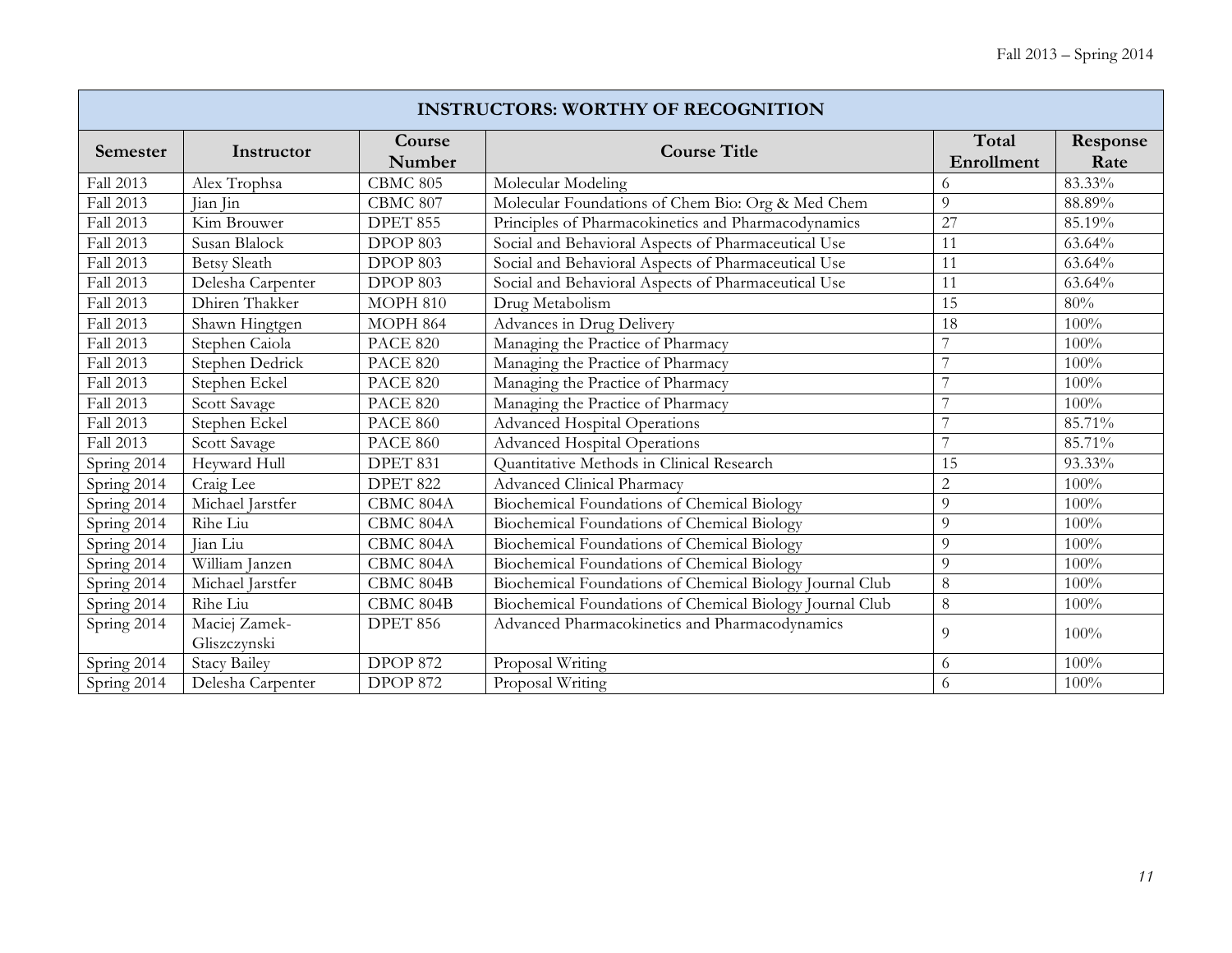### **ELECTIVE COURSES**  *(PROFESSIONAL AND GRADUATE PROGRAMS)*

| <b>SUMMARY OF COURSES</b> |                          |                               |               |                              |               |  |  |
|---------------------------|--------------------------|-------------------------------|---------------|------------------------------|---------------|--|--|
| Semester                  | Courses<br>Evaluated $1$ | <b>Warrant Further Review</b> |               | <b>Worthy of Recognition</b> |               |  |  |
|                           | #                        | #                             | $\frac{0}{0}$ | #                            | $\frac{0}{0}$ |  |  |
| <b>Fall 2013</b>          |                          |                               | $9.09\%$      |                              | 45.45%        |  |  |
| Spring 2014               |                          |                               | $0.00\%$      |                              | 55.56%        |  |  |
| Combined                  | 20                       |                               | $5.00\%$      | 10                           | 50.00%        |  |  |

| <b>COURSES: WARRANT FURTHER REVIEW</b> |                                |                             |                                                                              |                     |                  |                              |                                                                                                         |  |
|----------------------------------------|--------------------------------|-----------------------------|------------------------------------------------------------------------------|---------------------|------------------|------------------------------|---------------------------------------------------------------------------------------------------------|--|
| Semester                               | Course<br>Number               | <b>Course Title</b>         | Course<br><b>Director</b>                                                    | Total<br>Enrollment | Response<br>Rate | Criteria<br>Met <sup>6</sup> | Action/Status <sup>7</sup>                                                                              |  |
| Fall 2013                              | Removed for<br>confidentiality | Removed for confidentiality | Removed for<br>confidentiality                                               |                     | 77.78%           | A2                           | Letter sent to<br>course director<br>and division<br>chair; reflective<br>summary and<br>plan received. |  |
| Spring 2014                            |                                |                             | No Spring 2014 elective courses met the criteria for warrants further review |                     |                  |                              |                                                                                                         |  |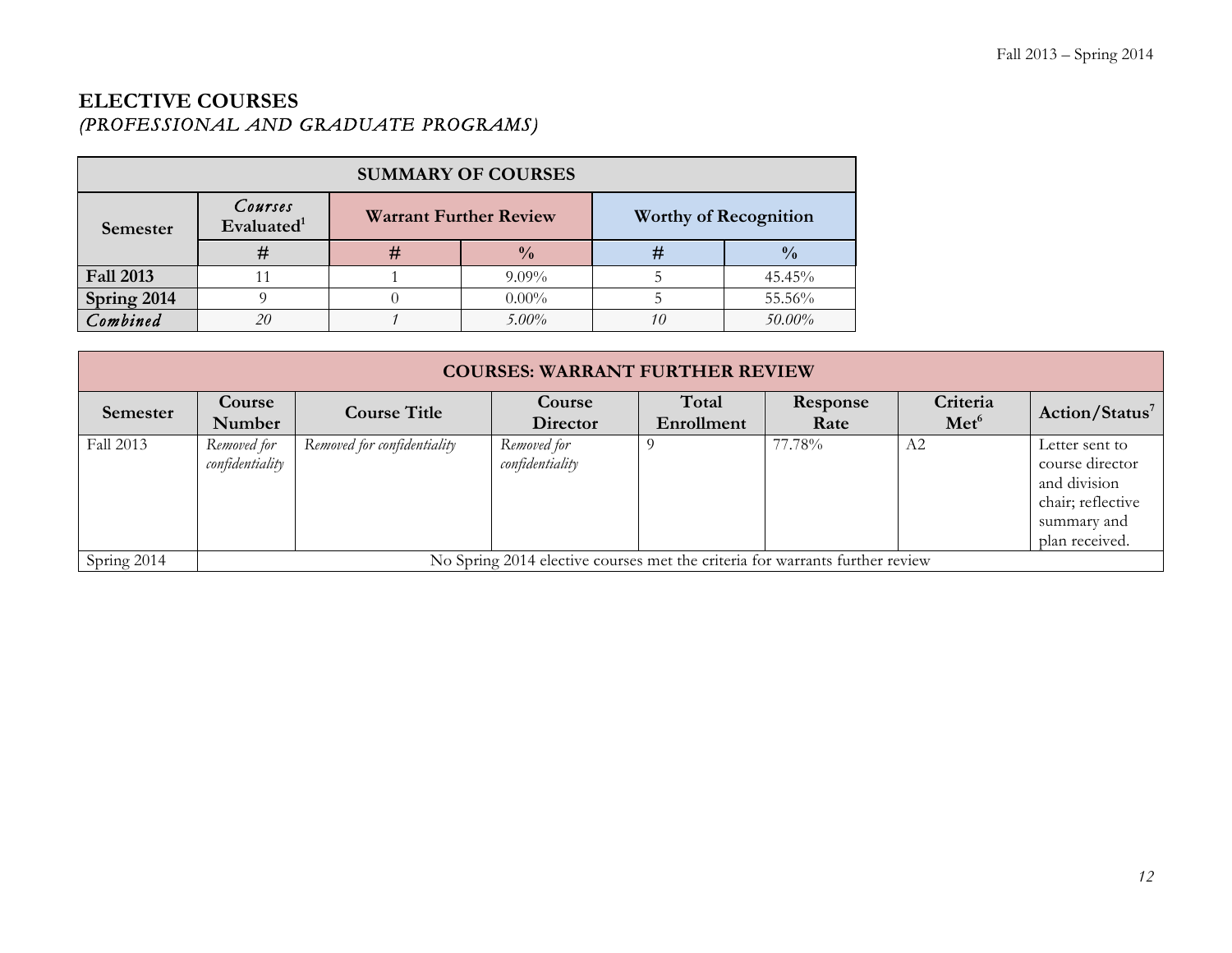| <b>COURSES: WORTHY OF RECOGNITION</b> |                  |                                                                          |                                                     |                     |                  |  |  |  |
|---------------------------------------|------------------|--------------------------------------------------------------------------|-----------------------------------------------------|---------------------|------------------|--|--|--|
| <b>Semester</b>                       | Course<br>Number | Course<br>Title                                                          | Course<br>Director                                  | Total<br>Enrollment | Response<br>Rate |  |  |  |
| Fall 2013                             | DPET 813         | Advanced Cardiovascular Pharmacotherapy                                  | Craig Lee, Herb Patterson                           | 45                  | 93.33%           |  |  |  |
| Fall 2013                             | DPET 830         | Introduction to Drug Development                                         | Herb Patterson                                      | 26                  | $100\%$          |  |  |  |
| Fall 2013                             | PACE 607i        | Interprofessional Teamwork and Communications: Keys<br>to Patient Safety | Kelly Scolaro                                       |                     | $100\%$          |  |  |  |
| Fall 2013                             | <b>PACE 830</b>  | The Leadership Challenge                                                 | Wendy Cox                                           | 12                  | $100\%$          |  |  |  |
| Fall 2013                             | <b>PACE 831</b>  | Applied Case Studies in Self-Care Therapeutics                           | Stefanie Ferreri, Macary<br>Marciniak               | 17                  | 100%             |  |  |  |
| Spring 2014                           | <b>DPET 806</b>  | <b>International Clinical Case Conference</b>                            | Dennis Williams                                     | 18                  | 72.22%           |  |  |  |
| Spring 2014                           | <b>PACE 803</b>  | Ambulatory Care Pharmacy Practice                                        | Phil Rodgers, Debra Kemp                            | 35                  | 88.57%           |  |  |  |
| Spring 2014                           | <b>PACE 804</b>  | Teaching and Learning Concepts and Pharmacy Practice                     | Jennifer Robertson                                  | $\circ$             | 66.67%           |  |  |  |
| Spring 2014                           | <b>PACE 808</b>  | Critical Care                                                            | Denise Rhoney, Emily Durr,<br>Stacy Campbell Bright | 27                  | 85.19%           |  |  |  |
| Spring 2014                           | <b>PACE 812</b>  | Pediatric Pharmacy                                                       | Shawna Beck                                         | 44                  | 63.64%           |  |  |  |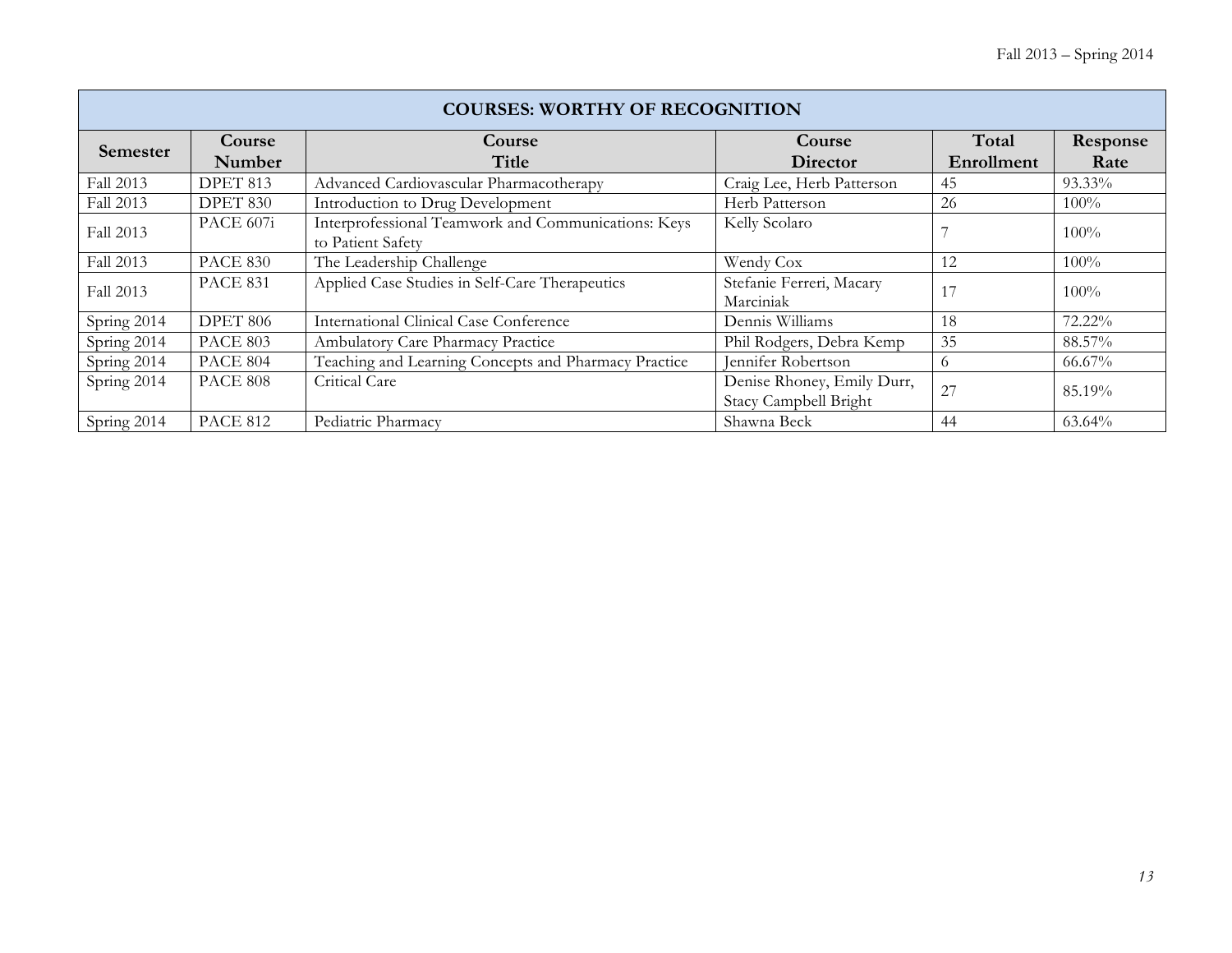### **ELECTIVE INSTRUCTORS**

### *(PROFESSIONAL AND GRADUATE PROGRAMS)*

| <b>ELECTIVE INSTRUCTORS</b> |                                         |                               |               |                                    |               |  |  |
|-----------------------------|-----------------------------------------|-------------------------------|---------------|------------------------------------|---------------|--|--|
| <b>Semester</b>             | Instructors<br>Evaluated <sup>1,2</sup> | <b>Warrant Further Review</b> |               | Worthy of Recognition <sup>3</sup> |               |  |  |
|                             | Ħ                                       |                               | $\frac{0}{0}$ |                                    | $\frac{0}{0}$ |  |  |
| <b>Fall 2013</b>            | 43                                      |                               | $0.00\%$      |                                    | 48.84%        |  |  |
| Spring 2014                 | 29                                      |                               | $0.00\%$      |                                    | 51.72%        |  |  |
| Combined                    |                                         |                               | $0.00\%$      |                                    | 50.00%        |  |  |

| <b>INSTRUCTORS: WARRANT FURTHER REVIEW</b> |                         |                                                                                |                                                                                  |                     |                  |                              |                            |  |
|--------------------------------------------|-------------------------|--------------------------------------------------------------------------------|----------------------------------------------------------------------------------|---------------------|------------------|------------------------------|----------------------------|--|
| Semester                                   | <b>Course</b><br>Number | <b>Course Title</b>                                                            | <b>Course</b><br>Director                                                        | Total<br>Enrollment | Response<br>Rate | Criteria<br>Met <sup>6</sup> | Action/Status <sup>7</sup> |  |
| Fall 2013                                  |                         | No Fall 2013 elective instructors met the criteria for warrants further review |                                                                                  |                     |                  |                              |                            |  |
| Spring 2014                                |                         |                                                                                | No Spring 2014 elective instructors met the criteria for warrants further review |                     |                  |                              |                            |  |

| <b>INSTRUCTORS: WORTHY OF RECOGNITION</b> |                  |                  |                                                                          |                     |                  |  |  |
|-------------------------------------------|------------------|------------------|--------------------------------------------------------------------------|---------------------|------------------|--|--|
| Semester                                  | Instructor       | Course<br>Number | Course<br>Title                                                          | Total<br>Enrollment | Response<br>Rate |  |  |
| Fall 2013                                 | Said Sultan      | DPET 802         | Acute Care Therapeutics                                                  | 30                  | 86.67%           |  |  |
| Fall 2013                                 | Kristen Campbell | DPET 813         | Advanced Cardiovascular Pharmacotherapy                                  | 45                  | 93.33%           |  |  |
| Fall 2013                                 | Julie Cooper     | DPET 813         | Advanced Cardiovascular Pharmacotherapy                                  | 45                  | 93.33%           |  |  |
| Fall 2013                                 | Craig Lee        | DPET 813         | Advanced Cardiovascular Pharmacotherapy                                  | 45                  | 93.33%           |  |  |
| Fall 2013                                 | Jo Ellen Rodgers | DPET 813         | Advanced Cardiovascular Pharmacotherapy                                  | 45                  | 93.33%           |  |  |
| Fall 2013                                 | Amanda Corbett   | <b>DPET 816</b>  | Introduction to Integrative Medicine                                     | 29                  | 96.55%           |  |  |
| Fall 2013                                 | John Clark       | <b>DPET 816</b>  | Introduction to Integrative Medicine                                     | 29                  | $96.55\%$        |  |  |
| Fall 2013                                 | Herb Patterson   | DPET 830         | Introduction to Drug Development                                         | 26                  | 100%             |  |  |
| Fall 2013                                 | Lynn Dressler    | DPET 832         | Clinical Pharmacogenomics                                                | $\Omega$            | 77.78%           |  |  |
| Fall 2013                                 | Craig Lee        | DPET 832         | Clinical Pharmacogenomics                                                | 9                   | 77.78%           |  |  |
| Fall 2013                                 | Benny Joyner     | PACE 607i        | Interprofessional Teamwork and Communications: Keys<br>to Patient Safety |                     | $100\%$          |  |  |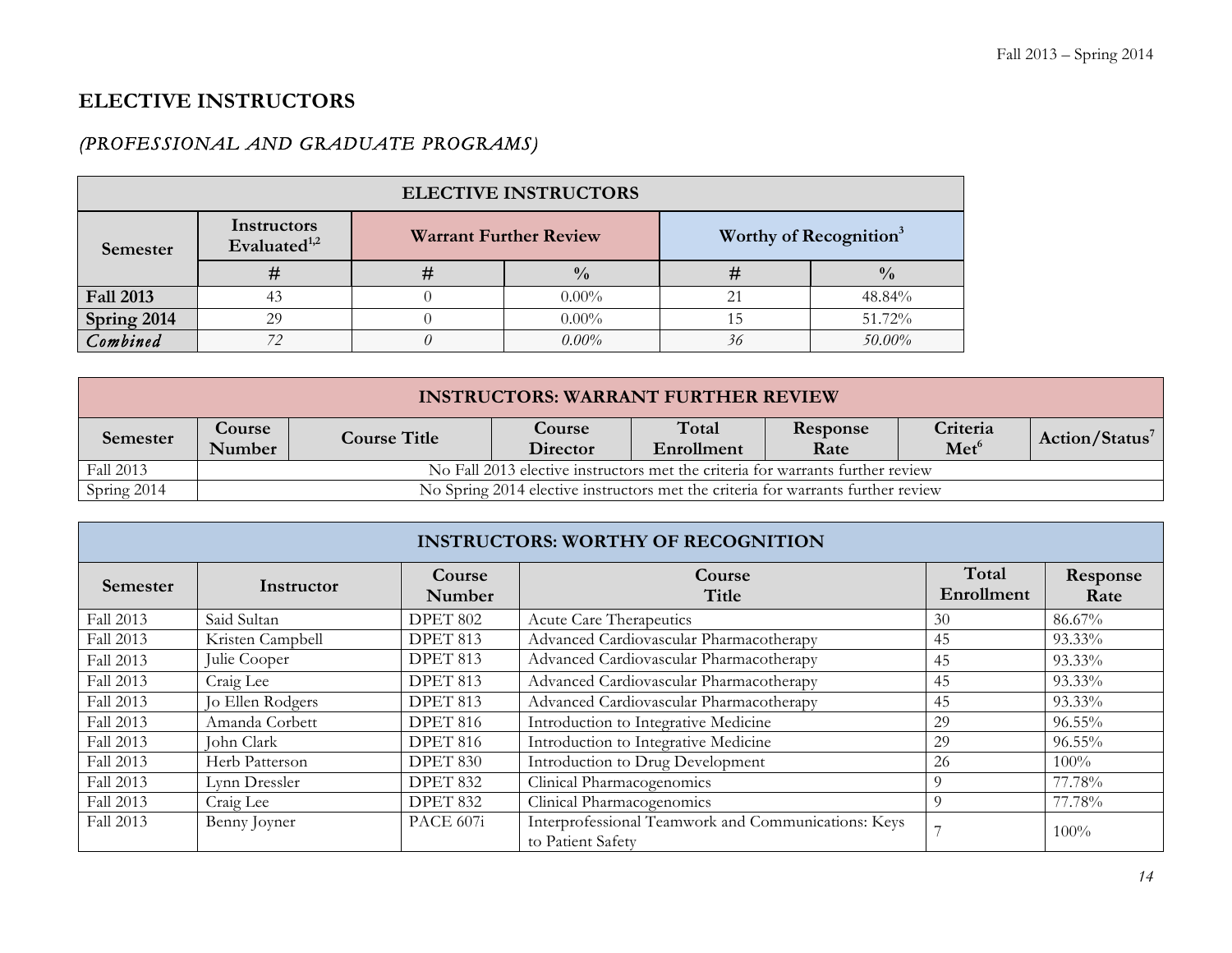| <b>INSTRUCTORS: WORTHY OF RECOGNITION</b> |                      |                  |                                                      |                     |                  |  |  |
|-------------------------------------------|----------------------|------------------|------------------------------------------------------|---------------------|------------------|--|--|
| Semester                                  | Instructor           | Course<br>Number | Course<br><b>Title</b>                               | Total<br>Enrollment | Response<br>Rate |  |  |
| Fall 2013                                 | Mollie Scott         | <b>PACE 806</b>  | Medication Therapy Management                        | 41                  | 90.24%           |  |  |
| Fall 2013                                 | Daniel Forrister     | <b>PACE 806</b>  | Medication Therapy Management                        | 41                  | 90.24%           |  |  |
| Fall 2013                                 | Wendy Cox            | <b>PACE 830</b>  | The Leadership Challenge                             | 12                  | 100%             |  |  |
| Fall 2013                                 | <b>Bob Blouin</b>    | <b>PACE 830</b>  | The Leadership Challenge                             | $\overline{12}$     | 100%             |  |  |
| Fall 2013                                 | Pam Joyner           | <b>PACE 830</b>  | The Leadership Challenge                             | $\overline{12}$     | 100%             |  |  |
| Fall 2013                                 | Russ Mumper          | <b>PACE 830</b>  | The Leadership Challenge                             | 12                  | 100%             |  |  |
| Fall 2013                                 | Mollie Scott         | <b>PACE 830</b>  | The Leadership Challenge                             | 12                  | 100%             |  |  |
| Fall 2013                                 | Charlene Williams    | <b>PACE 830</b>  | The Leadership Challenge                             | $\overline{12}$     | 100%             |  |  |
| Fall 2013                                 | Brad Wingo           | <b>PACE 830</b>  | The Leadership Challenge                             | 12                  | 100%             |  |  |
| Fall 2013                                 | Macary Marciniak     | <b>PACE 831</b>  | Applied Case Studies in Self-Care Therapeutics       | 17                  | 100%             |  |  |
| Fall 2013                                 | Stefanie Ferreri     | <b>PACE 831</b>  | Applied Case Studies in Self-Care Therapeutics       | 17                  | 100%             |  |  |
| Fall 2013                                 | <b>Ben</b> Culpepper | <b>PACE 831</b>  | Applied Case Studies in Self-Care Therapeutics       | 17                  | 100%             |  |  |
| Spring 2014                               | Dennis Williams      | DPET 806         | International Clinical Case Conference               | 18                  | 72.22%           |  |  |
| Spring 2014                               | Jena Burkhart        | <b>PACE 800</b>  | Geriatric Pharmacy Practice                          | 15                  | 86.67%           |  |  |
| Spring 2014                               | Tasha Woodall        | <b>PACE 800</b>  | Geriatric Pharmacy Practice                          | $\overline{15}$     | 86.67%           |  |  |
| Spring 2014                               | Debra Kemp           | PACE 803         | Ambulatory Care Pharmacy                             | 35                  | 88.57%           |  |  |
| Spring 2014                               | Peter Koval          | <b>PACE 803</b>  | Ambulatory Care Pharmacy                             | 35                  | 88.57%           |  |  |
| Spring 2014                               | Caron Misita         | <b>PACE 803</b>  | Ambulatory Care Pharmacy                             | $\overline{35}$     | 88.57%           |  |  |
| Spring 2014                               | Philip Rodgers       | PACE 803         | Ambulatory Care Pharmacy                             | 35                  | 88.57%           |  |  |
| Spring 2014                               | Mollie Scott         | <b>PACE 803</b>  | Ambulatory Care Pharmacy                             | 35                  | 88.57%           |  |  |
| Spring 2014                               | Susan Peck           | <b>PACE 804</b>  | Teaching and Learning Concepts and Pharmacy Practice | 6                   | 66.67%           |  |  |
| Spring 2014                               | Jennifer Robertson   | <b>PACE 804</b>  | Teaching and Learning Concepts and Pharmacy Practice | 6                   | 66.67%           |  |  |
| Spring 2014                               | Emily Durr           | <b>PACE 808</b>  | Critical Care                                        | 27                  | 85.19%           |  |  |
| Spring 2014                               | Corey Witenko        | PACE 808         | Critical Care                                        | 27                  | 85.19%           |  |  |
| Spring 2014                               | Shawna Beck          | <b>PACE 812</b>  | Pediatric Pharmacy                                   | 44                  | 63.64%           |  |  |
| Spring 2014                               | Daniel Lui           | <b>PACE 812</b>  | Pediatric Pharmacy                                   | 44                  | 63.64%           |  |  |
| Spring 2014                               | Greene Shepherd      | <b>PHCY 806</b>  | <b>Disaster Preparedness</b>                         | 6                   | 100%             |  |  |